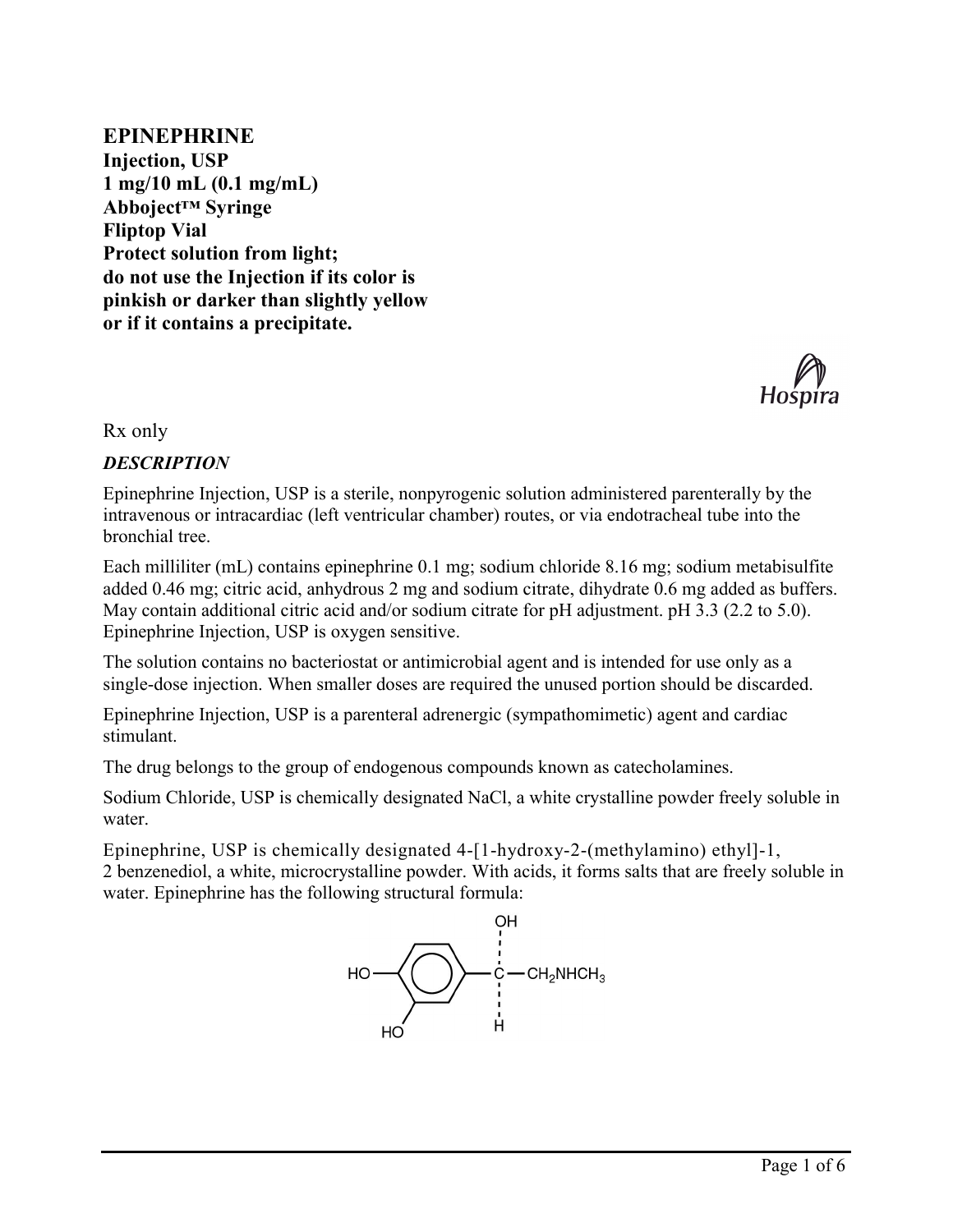# *CLINICAL PHARMACOLOGY*

The actions of epinephrine resemble the effects of stimulation of adrenergic nerves. To a variable degree it acts on both alpha and beta receptor sites of sympathetic effector cells. Its most prominent actions are on the beta receptors of the heart, vascular and other smooth muscle. When given by rapid intravenous injection, it produces a rapid rise in blood pressure, mainly systolic, by (1) direct stimulation of cardiac muscle which increases the strength of ventricular contraction, (2) increasing the heart rate and (3) constriction of the arterioles in the skin, mucosa and splanchnic areas of the circulation.

When given by slow intravenous injection, epinephrine usually produces only a moderate rise in systolic and a fall in diastolic pressure. Although some increase in pulse pressure occurs, there is usually no great elevation in mean blood pressure. Accordingly, the compensatory reflex mechanisms that come into play with a pronounced increase in blood pressure do not antagonize the direct cardiac actions of epinephrine as much as with catecholamines that have a predominant action on alpha receptors.

Total peripheral resistance decreases by action of epinephrine on beta receptors of the skeletal muscle vasculature and blood flow is thereby enhanced. Usually this vasodilator effect of the drug on the circulation predominates so that the modest rise in systolic pressure which follows slow injection or absorption is mainly the result of direct cardiac stimulation and increase in cardiac output. In some instances peripheral resistance is not altered or may even rise owing to a greater ratio of alpha to beta activity in different vascular areas.

Epinephrine relaxes the smooth muscles of the bronchi and iris and is a physiologic antagonist of histamine. The drug also produces an increase in blood sugar and glycogenolysis in the liver.

Intravenous injection produces an immediate and intensified response. Following intravenous injection epinephrine disappears rapidly from the blood stream.

Epinephrine is rapidly inactivated in the body and is degraded by enzymes in the liver and other tissues. The larger portion of injected doses is excreted in the urine as inactivated compounds and the remainder either partly unchanged or conjugated.

The drug becomes fixed in the tissues and is inactivated chiefly by enzymatic transformation to metanephrine or normetanephrine either of which is subsequently conjugated and excreted in the urine in the form of sulfates and glucuronides. Either sequence results in the formation of 3-methoxy-4-hydroxy-mandelic acid (vanillyl-mandelic acid: VMA) which also is detectable in the urine.

Sodium chloride added to render the solution isotonic for injection of the active ingredient is present in amounts insufficient to affect serum electrolyte balance of sodium  $(Na^+)$  and chloride (Cl<sup>-</sup>) ions.

#### *INDICATIONS AND USAGE*

Epinephrine Injection, USP is indicated for intravenous injection in (1) treatment of acute hypersensitivity (anaphylactoid reactions to drugs, animal serums and other allergens), (2) treatment of acute asthmatic attacks to relieve bronchospasm not controlled by inhalation or subcutaneous administration of other solutions of the drug and (3) treatment and prophylaxis of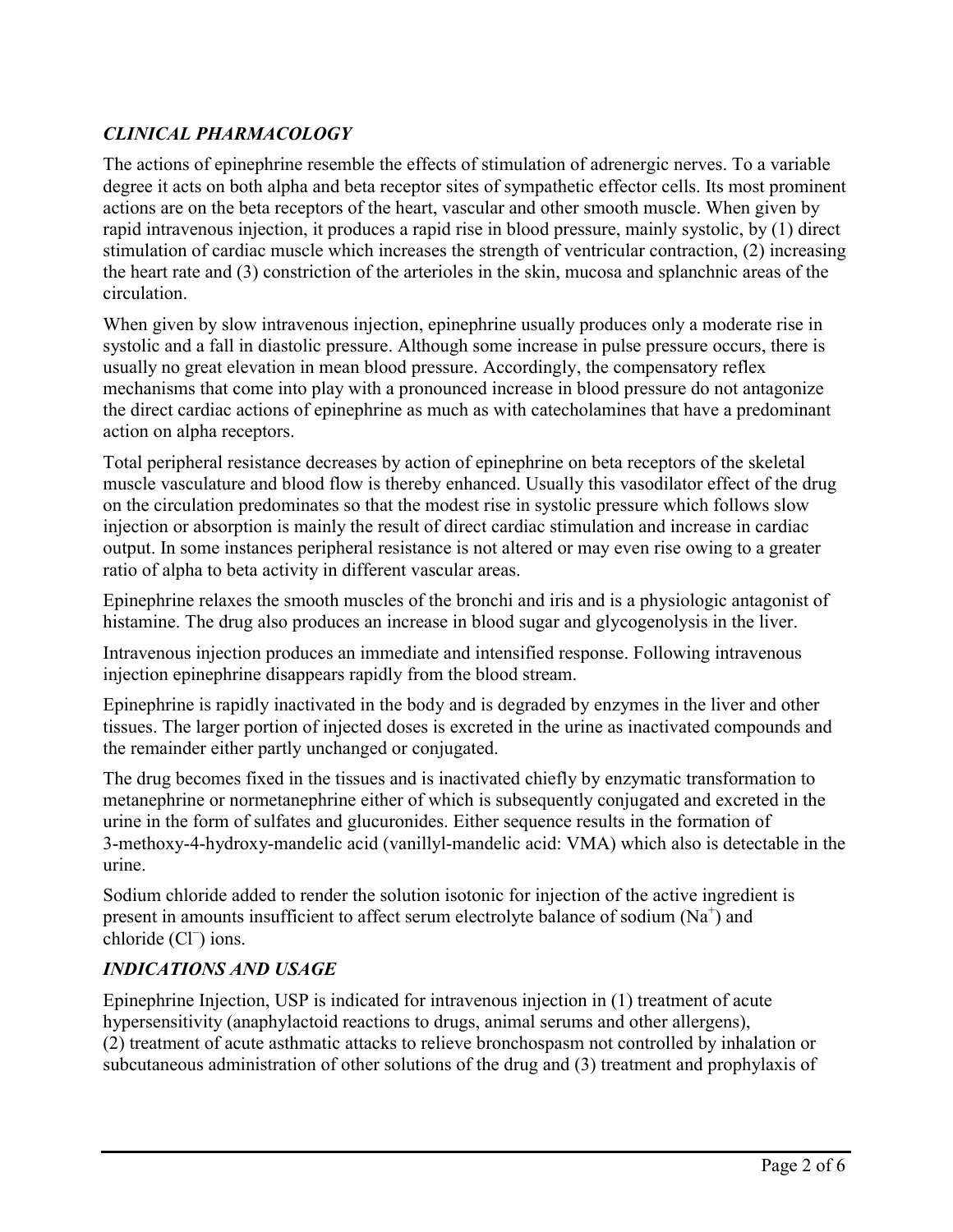cardiac arrest and attacks of transitory atrioventricular (A-V) heart block with syncopal seizures (Stokes-Adams Syndrome).

In acute attacks of ventricular standstill, physical measures should be applied first. When external cardiac compression and attempts to restore the circulation by electrical defibrillation or use of a pacemaker fail, intracardiac puncture and intramyocardial injection of epinephrine may be effective.

# *CONTRAINDICATIONS*

Epinephrine is contraindicated in patients with known hypersensitivity to sympathomimetic amines, in patients with angle closure glaucoma, and patients in shock (nonanaphylactic). It should not be used in patients anesthetized with agents such as cyclopropane or halothane as these may sensitize the heart to arrhythmic action of sympathomimetic drugs.

Epinephrine should not ordinarily be used in those cases where vasopressor drugs may be contraindicated, e.g., in thyrotoxicosis, diabetes, in obstetrics when maternal blood pressure is in excess of 130/80 and in hypertension and other cardiovascular disorders.

### *WARNINGS*

Inadvertently induced high arterial blood pressure may result in angina pectoris, aortic rupture or cerebral hemorrhage.

Epinephrine may induce potentially serious cardiac arrhythmias in patients not suffering from heart disease and patients with organic heart disease or who are receiving drugs that sensitize the myocardium.

Parenterally administered epinephrine initially may produce constriction of renal blood vessels and decrease urine formation.

Epinephrine is the preferred treatment for serious allergic or other emergency situations even though this product contains sodium metabisulfite, a sulfite that may in other products cause allergic-type reactions including anaphylactic symptoms or life-threatening or less severe asthmatic episodes in certain susceptible persons. The alternatives to using epinephrine in a life-threatening situation may not be satisfactory. The presence of a sulfite(s) in this product should not deter administration of the drug for treatment of serious allergic or other emergency situations.

### *PRECAUTIONS*

The solution should be protected from light. Do not use the injection if its color is pinkish or darker than slightly yellow or if it contains a precipitate.

Do not administer unless solution is clear and seal is intact.

Discard unused portion.

Although epinephrine can produce ventricular fibrillation, its actions in restoring electrical activity in asystole and in enhancing defibrillation of the fibrillating ventricle are well documented. The drug, however, should be used with caution in patients with ventricular fibrillation.

In patients with prefibrillatory rhythm, intravenous epinephrine must be used judiciously with extreme caution because of its excitatory action on the heart. Since the myocardium is sensitized to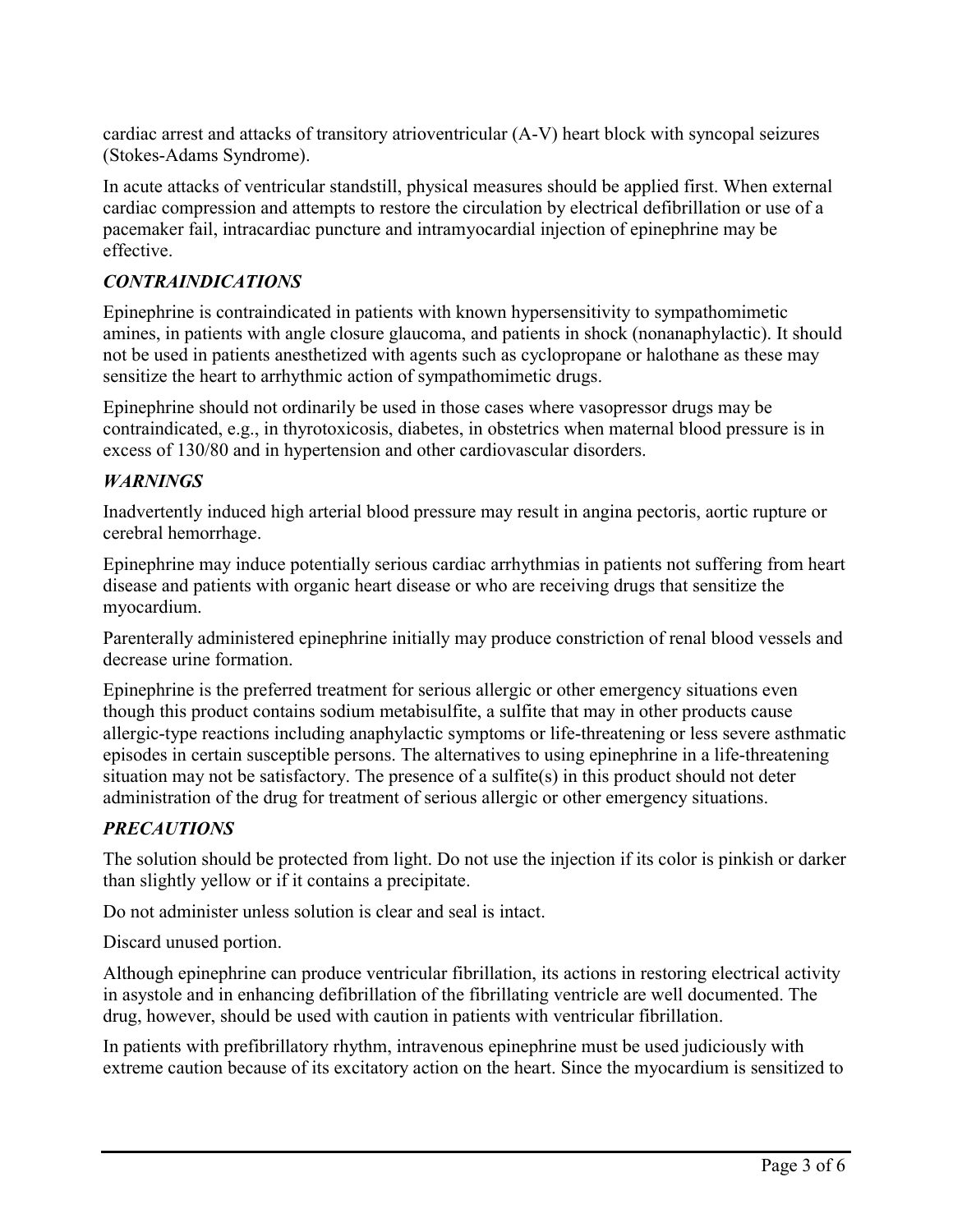this action of the drug by many anesthetic agents, epinephrine may convert asystole to ventricular fibrillation if used in the treatment of anesthetic cardiac accidents.

Epinephrine should be used cautiously in patients with hyperthyroidism, hypertension and cardiac arrhythmias. All vasopressors should be used cautiously in patients taking monoamine oxidase (MAO) inhibitors.

Epinephrine should not be administered concomitantly with other sympathomimetic drugs (such as isoproterenol) because of possible additive effects and increased toxicity. Combined effects may induce serious cardiac arrhythmias. They may be administered alternately when the preceding effect of other such drug has subsided.

Administration of epinephrine to patients receiving cyclopropane or halogenated hydrocarbon general anesthetics such as halothane which sensitize the myocardium, may induce cardiac arrhythmia. (See CONTRAINDICATIONS). When encountered, such arrhythmias may respond to administration of a beta-adrenergic blocking drug. Epinephrine also should be used cautiously with other drugs (e.g., digitalis, glycosides) that sensitize the myocardium to the actions of sympathomimetic drugs.

Diuretic agents may decrease vascular response to pressor drugs such as epinephrine.

Epinephrine may antagonize the neuron blockade produced by guanethidine resulting in decreased antihypertensive effect and requiring increased dosage of the latter.

*Pregnancy Category C*. Animal reproduction studies have not been conducted with epinephrine. It is also not known whether epinephrine can cause fetal harm when administered to a pregnant woman or can affect reproduction capacity. Epinephrine should be given to a pregnant woman only if clearly needed.

*Labor and Delivery*. Parenteral administration of epinephrine if used to support blood pressure during low or other spinal anesthesia for delivery can cause acceleration of fetal heart rate and should not be used in obstetrics when maternal blood pressure exceeds 130/80. (See CONTRAINDICATIONS).

### *ADVERSE REACTIONS*

Transient and minor side effects of anxiety, headache, fear and palpitations occur with systemic therapeutic doses, especially in hyperthyroid individuals. Adverse effects such as cardiac arrhythmias and excessive rise in blood pressure may also occur with therapeutic doses or inadvertent overdosage. Other adverse reactions include cerebral hemorrhage, hemiplegia, subarachnoid hemorrhage, anginal pain in patients with angina pectoris, anxiety, restlessness, throbbing headache, tremor, weakness, dizziness, pallor and respiratory difficulty.

### *OVERDOSAGE*

Erroneous administration of large doses of epinephrine may lead to precordial distress, vomiting, headache, dyspnea, as well as unusually elevated blood pressure. (See WARNINGS.) Toxic effects of overdosage can be counteracted by injection of an alpha-adrenergic blocker and a betaadrenergic blocker. In the event of a sharp rise in blood pressure, rapid-acting vasodilators such as the nitrites, or alpha-adrenergic blocking agents can be given to counteract the marked pressor effect of large doses of epinephrine.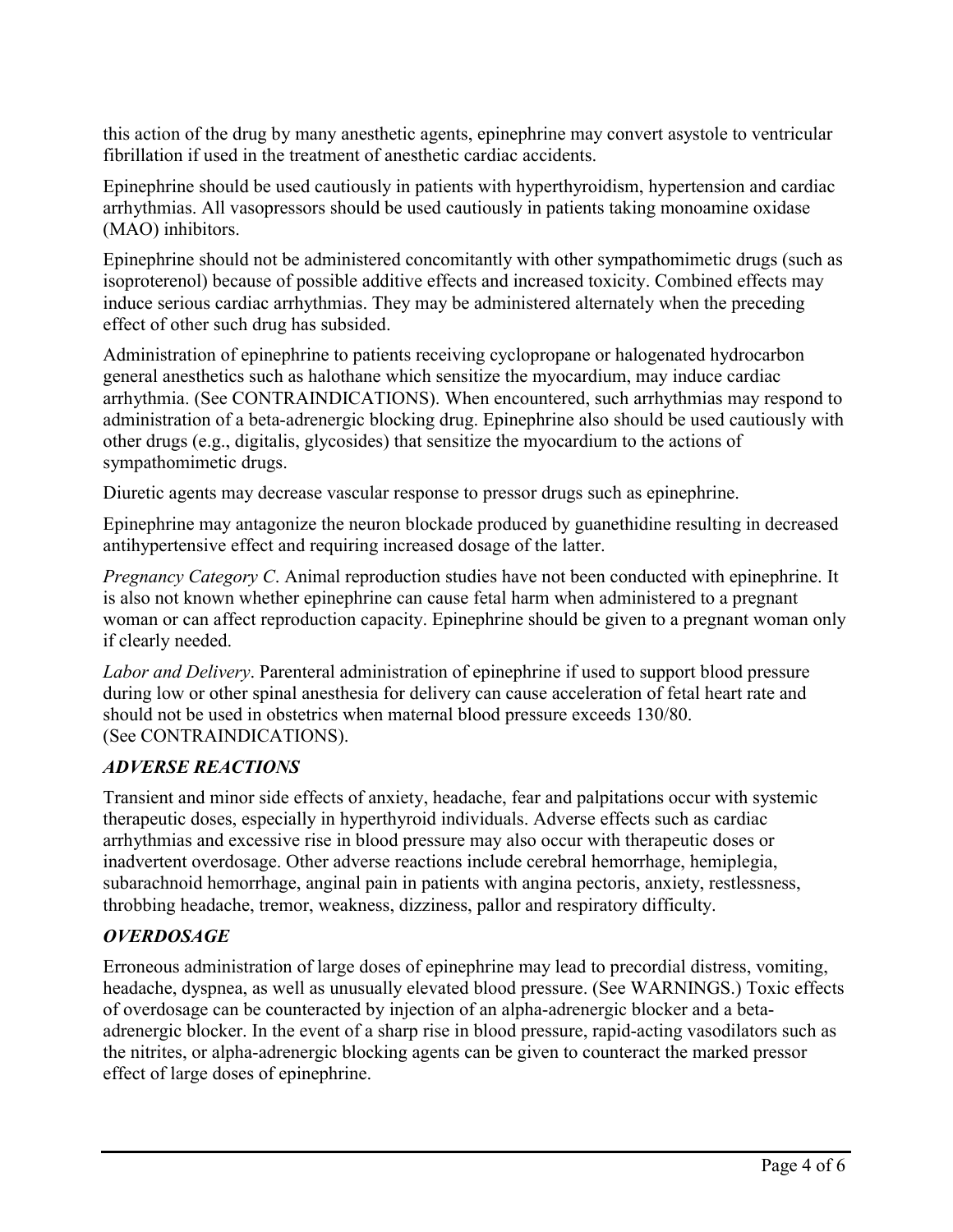# *DOSAGE AND ADMINISTRATION*

Epinephrine Injection, USP is administered by intravenous injection and/or in cardiac arrest, by intracardiac injection into the left ventricular chamber or via endotracheal tube directly into the bronchial tree. The adult intravenous dose for hypersensitivity reactions or to relieve bronchospasm usually ranges from 0.1 to 0.25 mg (1 to 2.5 mL of 0.1 mg/mL solution), injected slowly. Neonates may be given a dose of 0.01 mg per kg of body weight; for the infant 0.05 mg is an adequate initial dose and this may be repeated at 20 to 30 minute intervals in the management of asthma attacks.

In cardiac arrest, 0.5 to 1.0 mg (5 to 10 mL of 0.1 mg/mL solution) may be given. During a resuscitation effort, 0.5 mg (5 mL) should be administered intravenously every five minutes.

Intracardiac injection should only be administered by personnel well trained in the technique, if there has not been sufficient time to establish an intravenous route. The intracardiac dose usually ranges from 0.3 to 0.5 mg (3 to 5 mL of 0.1 mg/mL solution).

Alternatively, if the patient has been intubated, epinephrine can be injected via the endotracheal tube directly into the bronchial tree at the same dosage as for intravenous injection. It is rapidly absorbed through the lung capillary bed.

Parenteral drug products should be inspected visually for particulate matter and discoloration prior to administration, whenever solution and container permit. (See PRECAUTIONS.)

To prevent needle-stick injuries, needles should not be recapped, purposely bent or broken by hand.

### *HOW SUPPLIED*

|                     | <b>Total Strength/ Total</b><br>Volume |                                         |
|---------------------|----------------------------------------|-----------------------------------------|
| <b>Unit of Sale</b> | (Concentration)                        | Each                                    |
| NDC 0409-4901-18    | $1 \text{ mg}/10 \text{ mL}$           | NDC 0409-4901-10                        |
| Bundle of 10        | $(0.1 \text{ mg/mL})$                  | 10 mL Single-dose Abboject™ Glass       |
|                     |                                        | Syringe                                 |
|                     |                                        | (18 G x 3 1/2 inch)                     |
| NDC 0409-4921-34    | $1 \text{ mg}/10 \text{ mL}$           | NDC 0409-4921-20                        |
| Bundle of 10        | $(0.1 \text{ mg/mL})$                  | 10 mL Single-dose Lifeshield™ Abboject™ |
|                     |                                        | Glass Syringe*                          |
|                     |                                        | (20 G x 1 1/2 inch)                     |

Epinephrine Injection, USP is supplied in single-dose containers as follows:

\* Abboject™ LifeShield™ Unit of Use Syringe with protected needle and male luer lock adapter.

Store at 20 to 25ºC (68 to 77ºF). [See USP Controlled Room Temperature.]

#### **Protect from light.**

TO PREVENT NEEDLE-STICK INJURIES, NEEDLES SHOULD NOT BE RECAPPED, PURPOSELY BENT OR BROKEN BY HAND.